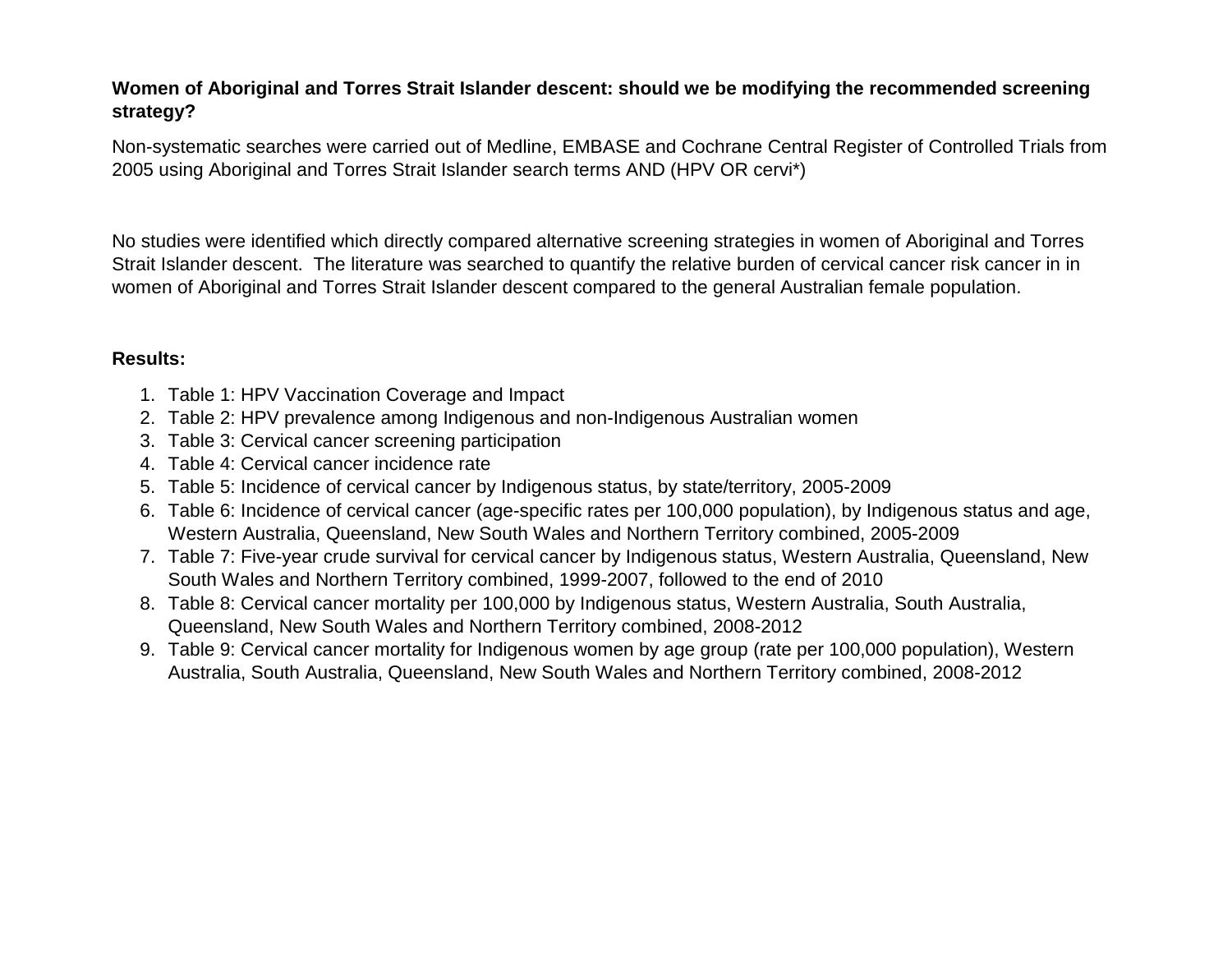| <b>Author</b><br>Year<br><b>Country</b> | Type of<br>study     | Objective                                                                                                                                                                                                                                                                                                                         | <b>Population</b>                                                                                                                                                                                                                                                                                                                                                                             | <b>Results</b>                                                                                                                                                                                                                                                                                                                                                                                                                                                                                                                                                                                                                                                                                                                                                                                                                                                                                                                                                                  |
|-----------------------------------------|----------------------|-----------------------------------------------------------------------------------------------------------------------------------------------------------------------------------------------------------------------------------------------------------------------------------------------------------------------------------|-----------------------------------------------------------------------------------------------------------------------------------------------------------------------------------------------------------------------------------------------------------------------------------------------------------------------------------------------------------------------------------------------|---------------------------------------------------------------------------------------------------------------------------------------------------------------------------------------------------------------------------------------------------------------------------------------------------------------------------------------------------------------------------------------------------------------------------------------------------------------------------------------------------------------------------------------------------------------------------------------------------------------------------------------------------------------------------------------------------------------------------------------------------------------------------------------------------------------------------------------------------------------------------------------------------------------------------------------------------------------------------------|
| <b>Brotherton</b><br>2013<br>Australia  | Retrospective        | Describe<br>quadrivalent HPV<br>vaccine coverage<br>achieved in HPV<br>vaccination catch-up<br>program for girls<br>aged 12-17 years<br>Notified vaccine<br>coverage by dose<br>$(1, 2$ and 3) and<br>state of residence<br>(Australian Bureau<br>of Statistics<br>estimates of<br>resident population<br>used as<br>denominator) | Girls aged 12-17 years<br>as at June 2007                                                                                                                                                                                                                                                                                                                                                     | National coverage for dose 1,2, 3: 83%, 78%, 70%<br>$\bullet$<br>Highest national 3-dose coverage rate by age was achieved in<br>$\bullet$<br>12-year-olds<br>ACT and Victoria recorded the highest 3-dose coverage at 75%<br>Estimates of Indigenous coverage:<br>Queensland:<br>Coverage for dose 1,2,3: 80%, 69%, 54%<br>$\circ$<br>Coverage among Indigenous compared to non-<br>$\circ$<br>Indigenous girls was lower with each dose; lower by 4%<br>for dose 1, 10% for dose 2 and 15% for dose 3<br>NT:<br>$\bullet$<br>Coverage for dose 1,2,3: 76%, 71%, 64%<br>$\circ$<br>Initial coverage was 17% lower in Indigenous girls but<br>$\Omega$<br>by dose 3 coverage was identical (84%) among those<br>who started vaccination<br>Local-level data and experience in the NT showed that vaccine<br>$\bullet$<br>uptake in schools with a high proportion of Indigenous boarding<br>students was significantly lower because of difficulties returning<br>consent forms |
| Smith<br>2015<br>Australia              | Ecological<br>trends | Determine whether<br>the impact of the<br>national HPV<br>vaccination program<br>on genital warts<br>varied by<br>Indigenous status                                                                                                                                                                                               | Hospital admissions in<br>females involving a<br>diagnosis of genital<br>warts, extracted from<br>the National Hospital<br><b>Morbidity Database</b><br>(AIHW). Analysis for<br>Indigenous females<br>used data from the<br>period July-2004-June<br>2011 (July 2004-June<br>2007 was defined as the<br>pre-vaccination period),<br>and from all jurisdictions<br>except ACT and<br>Tasmania. | Similar reductions were observed in genital warts in both young<br>Indigenous and non-Indigenous females since the introduction of<br>the national HPV vaccination program in Australia:<br>Compared with admissions rates in the last pre-vaccination<br>$\bullet$<br>period (July 2006-June 2007), admission rates in July 2010-<br>June 2011 declined by 86.7% (95% CI, 76.0%-92.7%) in<br>Indigenous females aged 15-24 years and by 76.1% (95% CI,<br>71.6%-79.9%) in non-Indigenous females aged 15-24 years.<br>Admission rate ratios were calculated to compare the admission<br>$\bullet$<br>rates in July 2010-June 2011 to the mean admissions rate<br>during the 3 years before program implementation (1 July<br>2004-30 June 2007). The admission rate ratios were very<br>similar for Indigenous (0.22; 95% CI:0.12-0.42) and non-<br>Indigenous (0.21; 95% CI: 0.18-0.24) females aged 15-24<br>years.                                                          |

# **Table 1: HPV Vaccination Coverage and Impact**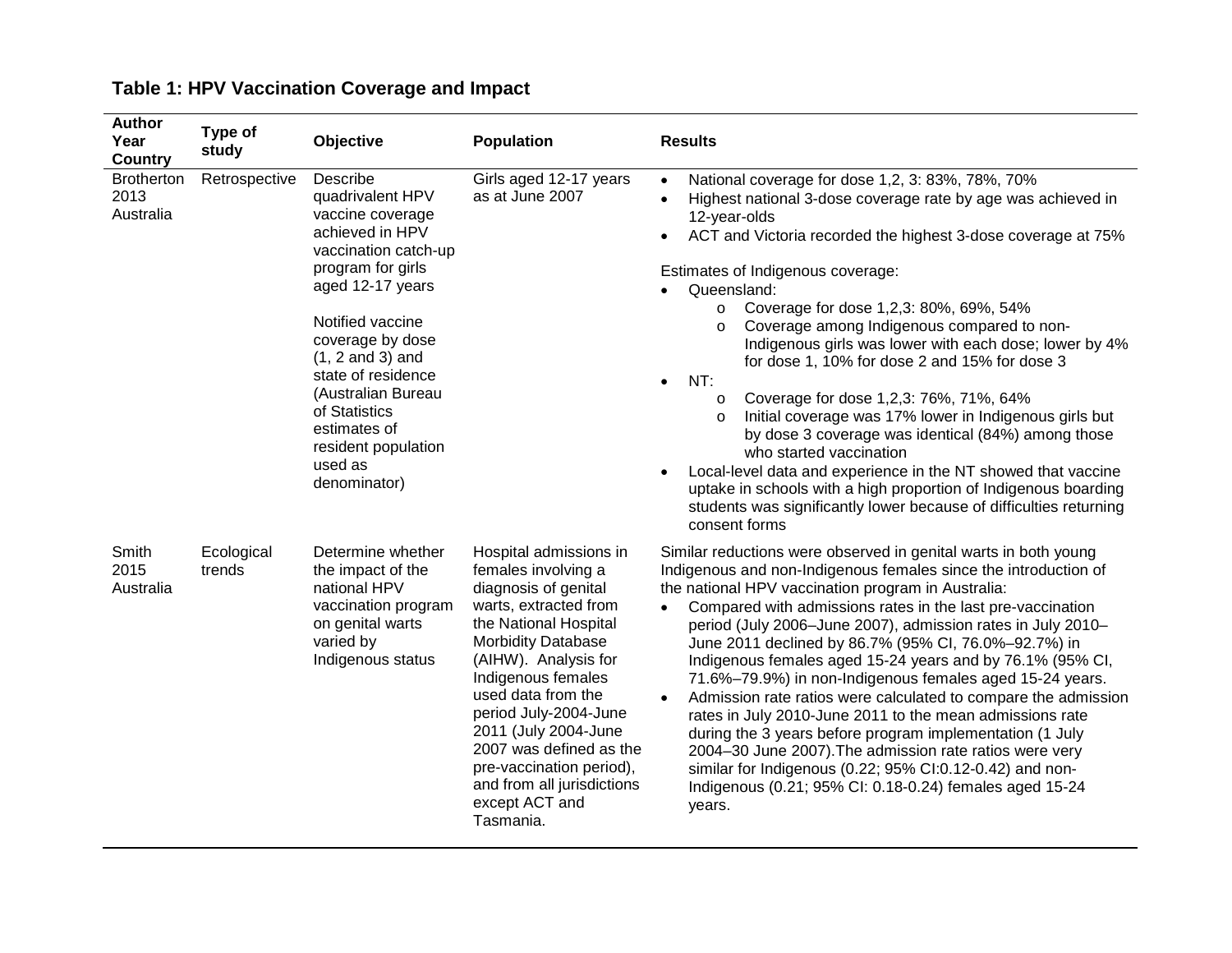| Author<br>Year<br><b>Country</b> | Type of study   | Objective:                                                                                                                                                                                              | <b>Population</b>                                                                                                                                                                                                                                                                                                                                                                                                                                                                                                                                                                                                                                                                             | <b>Results</b>                                                                                                                                                                                                                                                                                                                                                                                                                                                                                                                                                                                                                                                                                                                                                                                                                                                                                                                                                                                                                                                                                                                                                                                                                                                                                                                                                                                                                                                                                                                                                                                                                                                                                                                                                                                                                                                |
|----------------------------------|-----------------|---------------------------------------------------------------------------------------------------------------------------------------------------------------------------------------------------------|-----------------------------------------------------------------------------------------------------------------------------------------------------------------------------------------------------------------------------------------------------------------------------------------------------------------------------------------------------------------------------------------------------------------------------------------------------------------------------------------------------------------------------------------------------------------------------------------------------------------------------------------------------------------------------------------------|---------------------------------------------------------------------------------------------------------------------------------------------------------------------------------------------------------------------------------------------------------------------------------------------------------------------------------------------------------------------------------------------------------------------------------------------------------------------------------------------------------------------------------------------------------------------------------------------------------------------------------------------------------------------------------------------------------------------------------------------------------------------------------------------------------------------------------------------------------------------------------------------------------------------------------------------------------------------------------------------------------------------------------------------------------------------------------------------------------------------------------------------------------------------------------------------------------------------------------------------------------------------------------------------------------------------------------------------------------------------------------------------------------------------------------------------------------------------------------------------------------------------------------------------------------------------------------------------------------------------------------------------------------------------------------------------------------------------------------------------------------------------------------------------------------------------------------------------------------------|
| Garland<br>2011<br>Australia     | Cross-sectional | Determine<br>whether<br>there were<br>any<br>differences<br>in HPV type<br>by area of<br>residence or<br>ethnicity<br>(prior to<br>introduction<br>of national<br><b>HPV</b><br>vaccination<br>program) | 2152 women aged 15-40yrs<br>attending usual healthcare provider<br>for routine Pap smear cytology with<br>focus on Indigenous health<br>providers and clinics<br>655 Indigenous, 1494 non-<br>$\bullet$<br>Indigenous, 3 unknown<br>all states and NT<br>$\bullet$<br>50% Indigenous and 6% non-<br>$\bullet$<br>Indigenous participants from<br>remote or very remote area<br>Indigenous women were more<br>likely to be younger, to smoke,<br>to be pregnant and less likely to •<br>use hormonal contraception<br>Higher proportion of Indigenous<br>$\bullet$<br>than non-Indigenous were<br>having their first Pap test and<br>the prevalence of abnormal<br>Pap-test results was higher | Age-adjusted prevalence of any HPV DNA (including<br>$\bullet$<br>oncogenic and non-oncogenic types) was higher for<br>Indigenous than for non-Indigenous women when<br>standardized to the general Australian population<br>(47.5% versus 41.5%) but CIs overlapped<br>Prevalence of HPV infection was much higher in<br>$\bullet$<br>younger than older women<br>Prevalence of the high-risk HPV genotypes was similar<br>for Indigenous and non-Indigenous women:<br>o HPV 16: 9.4% vs 10.5%<br>HPV 18: 4.1% vs 3.8%<br>$\circ$<br>and was similar for Indigenous and non-Indigenous in<br>each age group<br>The 5 most common high-risk HPV were the same in<br>both groups (16, 51, 52, 18, 39)<br>HPV prevalence of high-risk HPV types other than<br>$\bullet$<br>16/18 was higher in Indigenous womenaged 31-40yrs<br>(35.0%) than in non-Indigenous women the same age<br>(22.5%)<br>Prevalence of some specific high risk types varied<br>$\bullet$<br>between Indigenous and non-Indigenous women,<br>however authors noted this could be due to a large<br>number of comparisons being made:<br><b>HPV 68</b><br>$\circ$<br>HPV 56 and 58 in remote area<br>$\circ$<br>HPV 59 in non-remote areas<br>$\circ$<br>Overall 55.6% of HPV-positive Indigenous and 57.6% of<br>HPV-positive non-Indigenous had multiple types<br>detected. Infection with multiple types was less<br>prevalent with increasing age in both groups<br>In multivariate analysis, detection of any HPV genotype<br>$\bullet$<br>was strongly associated with smoking and Pap-test<br>abnormalities, with both risk factors more common<br>among Indigenous women<br>Indigenous status was not associated with HPV16/18<br>detection (but HPV16/18 detection was associated with<br>smoking and hormonal contraceptive use in both<br>univariate and multivariate analyses) |

# **Table 2: HPV prevalence among Indigenous and non-Indigenous Australian women**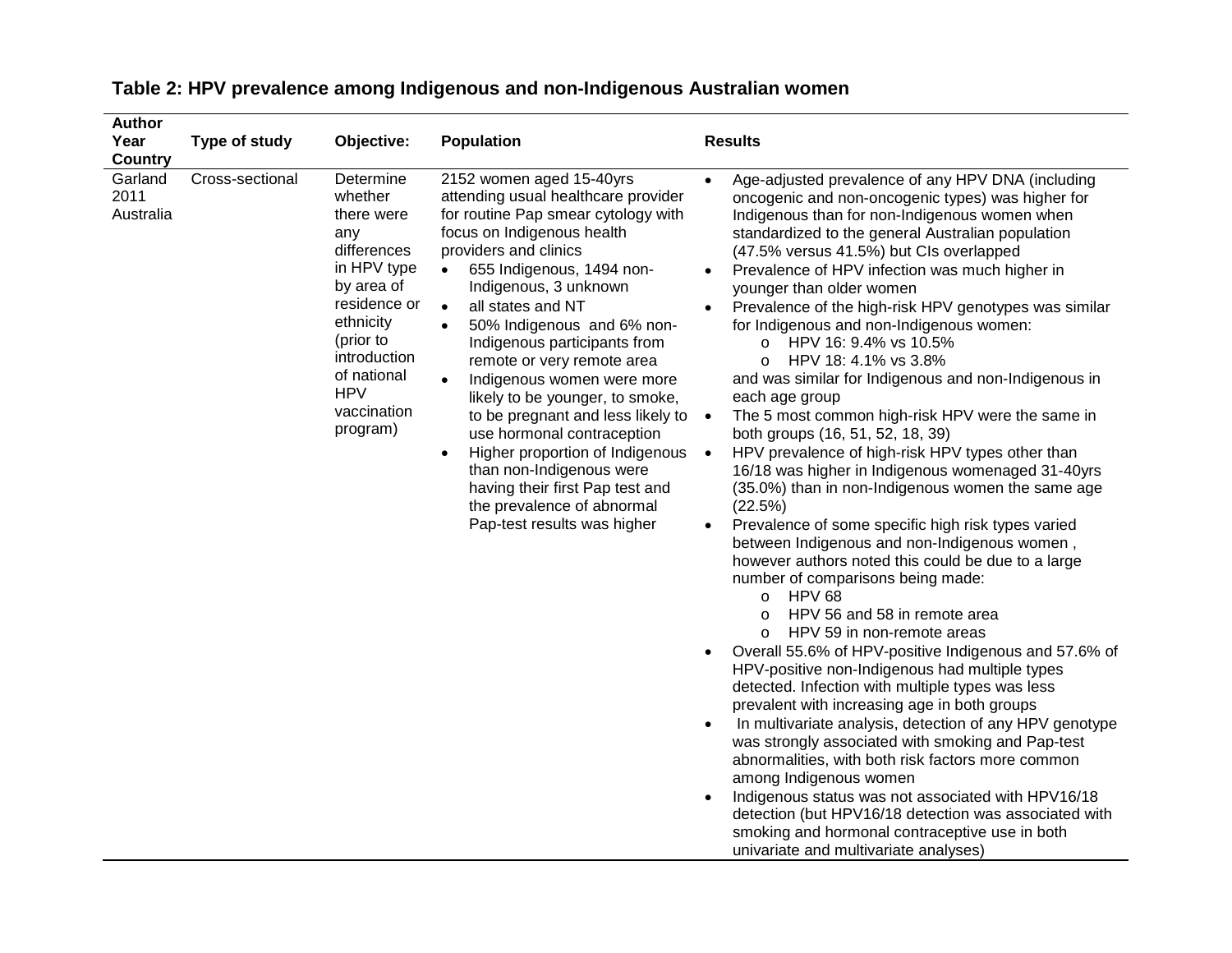| <b>Author</b><br>Year<br><b>Country</b> | Type of<br>study | Objective (s) of<br>relevance                                                                                                                                                                         | <b>Population</b>                                                                                                                                                                                                                                                                                                                                                                                                                                                                                                                                                                                                                                                                     | <b>Results</b>                                                                                                                                                                                                                                                                                                                                                                                                                                                                                                                                                                                                                                                                                                                                                                                                                                                                                                  |
|-----------------------------------------|------------------|-------------------------------------------------------------------------------------------------------------------------------------------------------------------------------------------------------|---------------------------------------------------------------------------------------------------------------------------------------------------------------------------------------------------------------------------------------------------------------------------------------------------------------------------------------------------------------------------------------------------------------------------------------------------------------------------------------------------------------------------------------------------------------------------------------------------------------------------------------------------------------------------------------|-----------------------------------------------------------------------------------------------------------------------------------------------------------------------------------------------------------------------------------------------------------------------------------------------------------------------------------------------------------------------------------------------------------------------------------------------------------------------------------------------------------------------------------------------------------------------------------------------------------------------------------------------------------------------------------------------------------------------------------------------------------------------------------------------------------------------------------------------------------------------------------------------------------------|
| <b>Binns</b><br>2006<br>Australia       | Retrospective    | Investigate the<br>effectiveness of<br>the Northern<br><b>Territory Women's</b><br><b>Cancer Prevention</b><br>Program in<br>improving cervical<br>screening<br>participation for<br>Indigenous women | All NT resident women aged 20-69yrs<br>who had at least one Pap smear<br>recorded on the NT Pap Smear Registry<br>(NTPSR)<br>between 1997-2004<br>NTPSR does not record date on<br>$\bullet$<br>Indigenous status<br>Indigenous participation rate<br>$\bullet$<br>estimated indirectly for the nine<br>rural/remote areas in which<br>Indigenous women compromise<br>70% or more of the female<br>population. These nine areas<br>encompass 55% if NT female<br>Indigenous population<br>Participation rate for Indigenous<br>$\bullet$<br>women calculated assuming the rate<br>for non-Indigenous women were<br>equivalent to those for the Australian<br>population (61% in 2001) | In 1997-1998, estimated participation for<br>$\bullet$<br>Indigenous women living in the ">70%<br>Indigenous areas" was about half the national<br>rate (33.9%, 95% CI: 32.6%-35.2% vs 63.9%,<br>95% CI: 63.8%-63.9%).<br>In 1999-2000 participation increased to 44.0%<br>$\bullet$<br>(95%Cl: 42.7%-45.4%)<br>There was little change from 1999-2000 to<br>2003-2004, with Indigenous participation rates<br>remaining 18-19 percentage points lower than<br>national rates<br>Participation was higher in the Top End<br>$\bullet$<br>compared with Central Australia<br>In 2003-2004, participation varied from 22.3%<br>$\bullet$<br>to 69.4% between remote areas. The area with<br>the greatest participation rate also had the<br>highest proportion of Indigenous residents<br>Participation rate for all women living in<br>$\bullet$<br>rural/remote regions were lower than those in<br>urban areas |
| Whop<br>2014<br>Australia               | Commentary       | How well is the<br><b>National Cervical</b><br>screening Program<br>is performing for<br>Indigenous<br>Australian women.                                                                              | Indigenous Australian women                                                                                                                                                                                                                                                                                                                                                                                                                                                                                                                                                                                                                                                           | No national data on screening participation<br>currently exists. This is in large part because<br>pathology forms, the primary source of data for Pap<br>Test Registers, do not include Indigenous status.                                                                                                                                                                                                                                                                                                                                                                                                                                                                                                                                                                                                                                                                                                      |
| <b>AHIW</b><br>2015                     | Report           | Cervical screening<br>in Australia 2012-<br>2013                                                                                                                                                      | Data collected by AIHW for the<br>Indigenous primary health-care national<br>key performance indicators; provided by<br>primary health-care organisations who<br>receive funding from the Department of<br>Health to provide services to Aboriginal<br>and Torres Strait Islander people.                                                                                                                                                                                                                                                                                                                                                                                             | In June 2013, 31%, 37% and 43% of regular<br>female Indigenous clients had a cervical screening<br>test in the previous 2yrs, 3yrs and 5yrs<br>respectively. By December 2013 this had improved<br>to 32%, 40% and 46% respectively. However these<br>records may not capture screening visits if clients<br>receive screening outside their regular primary<br>healthcare organisation. State-by-state data is<br>available*                                                                                                                                                                                                                                                                                                                                                                                                                                                                                   |

## **Table 3: Cervical cancer screening participation**

CI: confidence interval; \* National Key Performance Indicators for Aboriginal and Torres Strait Islander primary health care: first national results June 2012 to June 2013.<http://www.aihw.gov.au/publication-detail/?id=60129546941>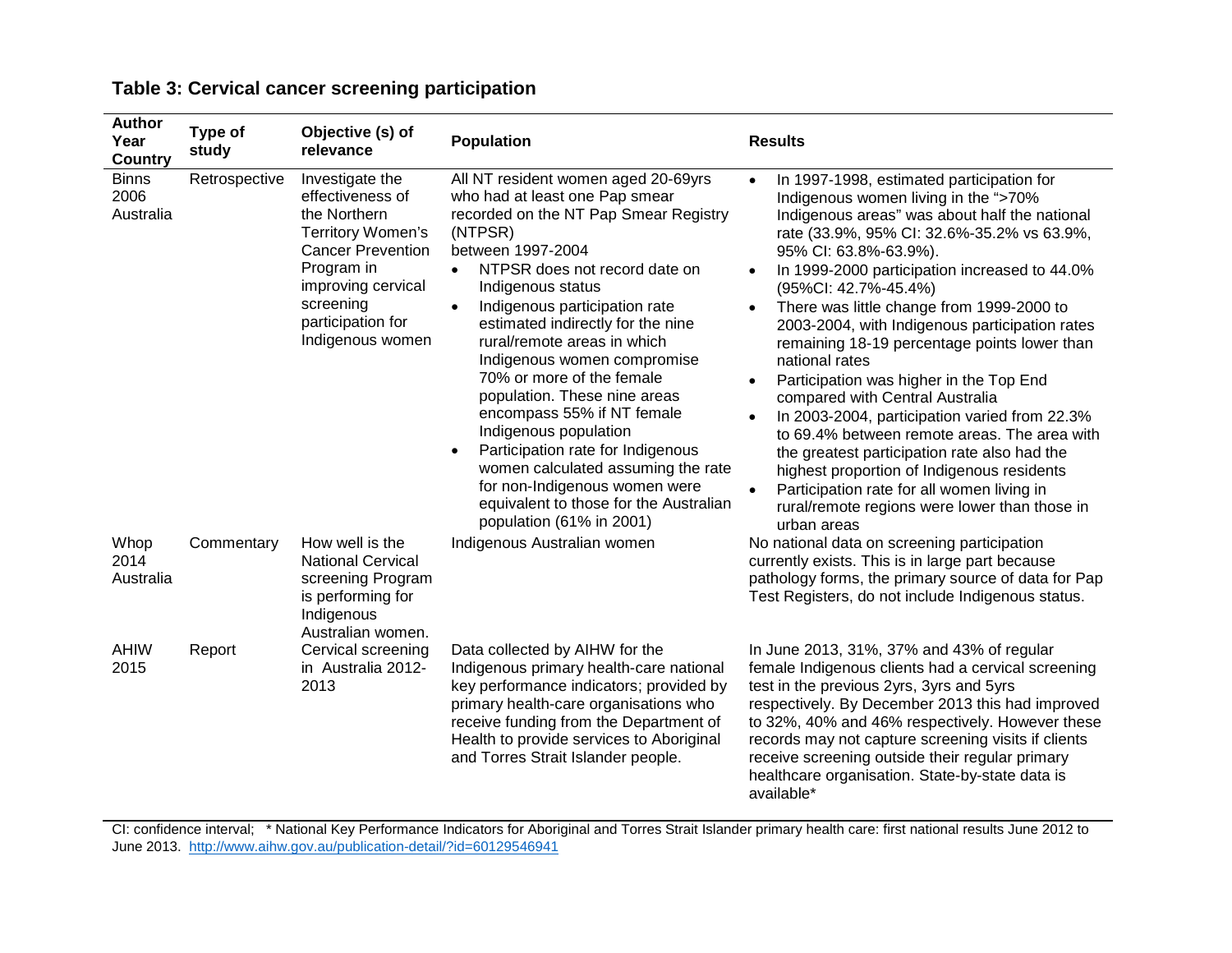#### **Table 4: Cervical cancer incidence rate**

| <b>Author</b><br>Year<br>Country | Type of study | Objective (s) of<br>relevance                                                                                                                                          | <b>Population</b>                                                                                                                                                                                                                                                                                                                                                                                                                                                                                                                                             | <b>Results</b>                                                                                                                                                                                                                                                                                                                                                                                                                            |
|----------------------------------|---------------|------------------------------------------------------------------------------------------------------------------------------------------------------------------------|---------------------------------------------------------------------------------------------------------------------------------------------------------------------------------------------------------------------------------------------------------------------------------------------------------------------------------------------------------------------------------------------------------------------------------------------------------------------------------------------------------------------------------------------------------------|-------------------------------------------------------------------------------------------------------------------------------------------------------------------------------------------------------------------------------------------------------------------------------------------------------------------------------------------------------------------------------------------------------------------------------------------|
| Zhang<br>2011                    | Retrospective | To assess data<br>quality of cancer<br>registrations for<br>Indigenous<br>Australians and<br>produce reliable<br>national Indigenous<br>cancer incidence<br>statistics | Indigenous and non-Indigenous<br><b>Australians</b><br>Incidence rates calculated for:<br>Indigenous population: using NSW,<br>Qld, WA and NT cancer registries;<br>covers 84% of the Indigenous<br>Australian population<br>Non-Indigenous population: cases<br>registered as non-Indigenous for<br>whole of Australia<br>$\bullet$ . The contract of the contract of the contract of the contract of the contract of the contract of the contract of the contract of the contract of the contract of the contract of the contract of the contract of the co | Between 1998-2005 the age-standardised<br>incidence rate was 2.7 times higher (95%CI<br>2.2-3.2) for Indigenous women (20 per<br>100,00) compared to non-Indigenous women<br>$(7 \text{ per } 100,000)$<br>Cervical cancer incidence was found to be<br>decreasing by 3% per year but with a very<br>wide confidence interval (IRR 0.97 per year,<br>95%CI 0.83-1.13); over a longer period this<br>possible improvement may be confirmed |
|                                  |               |                                                                                                                                                                        |                                                                                                                                                                                                                                                                                                                                                                                                                                                                                                                                                               |                                                                                                                                                                                                                                                                                                                                                                                                                                           |

CI: confidence interval; IRR: incidence rate ratio, Indigenous compared to non-Indigenous

## **Table 5: Incidence of cervical cancer by Indigenous status, by state/territory, 2005-2009(a)(b)**

| <b>State</b>                        | Indigenous    |                               | Non-Indigenous |                               | Indigenous status not<br>stated |     | Rate ratio <sup>(d)</sup> | Rate                      |
|-------------------------------------|---------------|-------------------------------|----------------|-------------------------------|---------------------------------|-----|---------------------------|---------------------------|
|                                     | <b>Number</b> | Number per<br>$100,000^{(c)}$ | <b>Number</b>  | Number per<br>$100,000^{(c)}$ | <b>Number</b>                   | %   |                           | difference <sup>(e)</sup> |
| <b>New South</b><br><b>Wales</b>    | 33            | 10.3                          | 1067           | 6.0                           | 119                             | 9.7 | 1.72                      | 4.3                       |
| Queensland                          | 44            | 18.6                          | 717            | 7.0                           | 62                              | 7.5 | 2.66                      | 11.6                      |
| Western<br><b>Australia</b>         | 19            | 12.5                          | 387            | 7.5                           | 8                               | 1.9 | 1.67                      | 5.0                       |
| <b>Northern</b><br><b>Territory</b> | 22            | 22.8                          | 34             | 11.0                          | 0                               | 0.0 | 2.07                      | 11.8                      |
| <b>Total</b>                        | 118           | 14.9                          | 2205           | 6.6                           | 189                             | 7.5 | 2.26                      | 8.3                       |

(a) Data are reported for New South Wales, Queensland, Western Australia and the Northern Territory only. These four states and territories are considered to have adequate levels of Indigenous identification in cancer registry data for this period.

(b) Data are presented for a five-year period instead of one year because of small annual numbers for Indigenous Australians.

(c) Directly age-standardised incidence rates per 100,000, using the 2001 Australian Standard Population, by 5-year age group to 75+.

(d) Rate ratio is the incidence rate for Indigenous Australians divided by the incidence rate for non-Indigenous Australians.

(e) Rate difference is the incidence rate for Indigenous Australians minus the incidence rate for non-Indigenous Australians.

Source: Australian Cancer Database 2010, AIHW.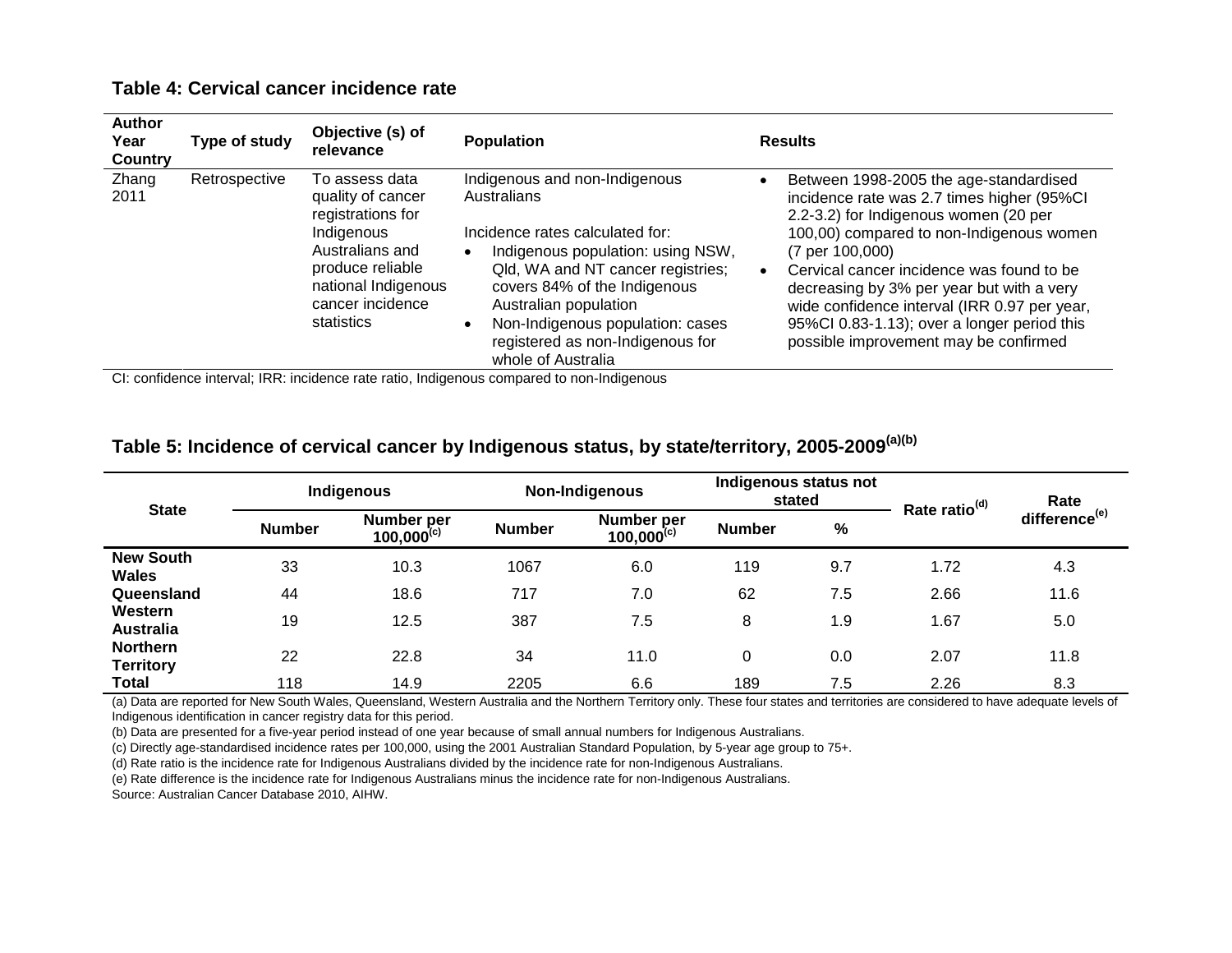### **Table 6: Incidence of cervical cancer (age-specific rates per 100,000 population), by Indigenous status and age, Western Australia, Queensland, New South Wales and Northern Territory combined, 2005-2009(a)(b)(c)**

|                             | י רי<br>$\sim$ | . . | .<br>55-64 | - -<br>-- | --                 | , otal'               |
|-----------------------------|----------------|-----|------------|-----------|--------------------|-----------------------|
| .<br>Indige<br>nous:<br>ت.  | v.v            | —יי | ັ          | 38.       | $\sim$ $\sim$<br>. | $\mathbf{\mu}$<br>יד. |
| Non-l<br>ıaenous<br>undide. | 4.b            | ◡.◡ | ັ.         | ັ∨.⊽      | .                  | v.v                   |

(a) Data are reported for New South Wales, Queensland, Western Australia and the Northern Territory only. These four states and territories are considered to have adequate levels of Indigenous identification in cancer registry data for this period.

(b) Data are presented for a five-year period instead of one year because of small annual numbers for Indigenous Australians.

(c) Age-specific rates per 100,000 using the midpoint populations for the relevant years.

(d) Rates total is directly age-standardised using the 2001 Australian Standard Population, by 5-year age group to 75+.

Source: Australian Cancer Database 2010, AIHW.

### **Table 7: Five-year crude survival(a)(b) for cervical cancer by Indigenous status, Western Australia, Queensland, New South Wales and Northern Territory combined, 1999-2007, followed to the end of 2010(c)**

|                   | Number <sup>(d)</sup> | Mean age at diagnosis<br>(vears) | Crude survival (%) | 95% confidence interval<br>(%) |
|-------------------|-----------------------|----------------------------------|--------------------|--------------------------------|
| Indigenous        | 201                   | 46.0                             | 51.2               | 44.1 to 57.9                   |
| Non-Indigenous    | 3845                  | 52.8                             | 67.2               | 65.7 to 68.7                   |
| <b>Not stated</b> | 432                   | 44.5                             |                    |                                |

(a) The 5-year crude survival rate is the percentage of people who are still alive 5 years after their cancer diagnosis. The rates were calculated by the cohort method based on all diagnoses in 1997-2007, followed to the end of 2010.

(b) The survival rates reported in this table are crude survival rates, which are not the same as and cannot be compared with the more commonly reported relative survival rates. The calculation of relative survival rates by Indigenous status would require life tables for the years 1999–2010 for NSW, Qld, WA and NT combined, stratified by Indigenous status. Such life tables were not available.

(c) Data are reported for New South Wales, Queensland, Western Australia and the Northern Territory only. These four states and territories are considered to have adequate levels of Indigenous identification in cancer registry data for this period.

(d) The number of incident cases diagnosed in 1999–2007

Source: Australian Cancer Database 2007, AIHW.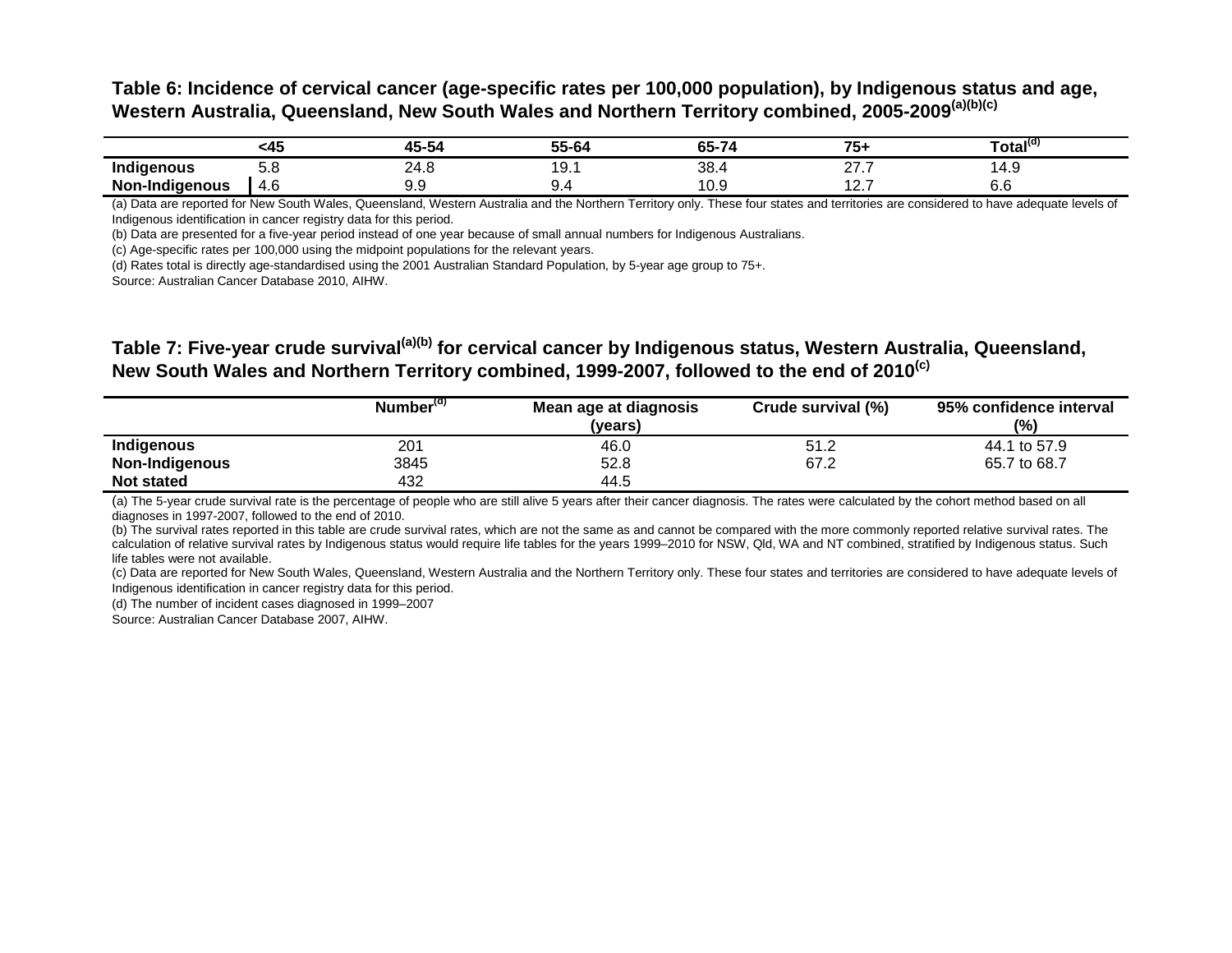### **Table 8: Cervical cancer mortality per 100,000 by Indigenous status, Western Australia, South Australia, Queensland, New South Wales and Northern Territory combined, 2008-2012(a)(b)(c)**

| Indigenous |                                         | Non-Indigenous |                             | <b>Not</b><br>stated |                           |                                |
|------------|-----------------------------------------|----------------|-----------------------------|----------------------|---------------------------|--------------------------------|
| Number (%) | Rate per<br>$100,000^{(d)}$<br>(95% CI) | Number (%)     | Rate per<br>$100,000^{(d)}$ | <b>Number</b><br>(%) | Rate ratio <sup>(e)</sup> | Rate difference <sup>(f)</sup> |
| 53(1.0)    | 6.5<br>$(2.1 \text{ to } 10.8)$         | 809(0.3)       | 1.9                         | 11(0.5)              | $3.4*$                    | $4.6*$                         |

CI: confidence interval

\* Represents results with statistically significant differences in the Indigenous/non-Indigenous comparisons at the p < 0.05 level.

(a) Data are reported for New South Wales, Queensland, Western Australia, South Australia and the Northern Territory only, which are considered to have adequate levels of Indigenous identification in mortality data. Data for these jurisdictions over-represent Indigenous populations in less urbanised and more remote locations, and should not be assumed to represent the experience in the other jurisdictions.

(b) Data are presented in 5-year groupings because of small numbers each year. For rate calculations, the numerator is the average of the total number of deaths and the denominator is the mid-point of the population for the time period.

(c) Although most deaths of Indigenous Australians are registered, it is likely that some are not accurately identified as Indigenous. Therefore, these statistics are likely to underestimate the Indigenous mortality rate. These data exclude 5,517 registered deaths where the Indigenous status was not stated over the period 2008-2012.

(d) Directly age-standardised using the 2001 Australian standard population, by 5-year age group up to 75+.

(e) Rate ratio is the mortality rate for Indigenous Australians divided by the mortality rate for non-Indigenous Australians.

(f) Rate difference is the mortality rate for Indigenous Australians minus the mortality rate for non-Indigenous Australians.

Source: ABS and AIHW analysis of National Mortality Database.

### **Table 9: Cervical cancer mortality for Indigenous women by age group (rate per 100,000 population), Western Australia, South Australia, Queensland, New South Wales and Northern Territory combined, 2008-2012(a)**

|                 | Age (years)   |            |       |          |       |           |              |
|-----------------|---------------|------------|-------|----------|-------|-----------|--------------|
|                 | <35           | $35 - 44$  | 45-54 | 55-64    | 65-74 | $75+$     | <b>Total</b> |
| Rate per 100,00 | Not published | ם P<br>ບ.ວ | ູ     | ດ<br>ၓ.៦ | 13.9  | Not       | ı.c          |
| population      |               |            |       |          |       | published |              |

(a) Data are reported for New South Wales, Queensland, Western Australia, South Australia and the Northern Territory only, which are considered to have adequate levels of Indigenous identification in mortality data. Data for these jurisdictions over-represent Indigenous populations in less urbanised and more remote locations, and should not be assumed to represent the experience in the other jurisdictions.

(b) Data are presented in 5-year groupings because of small numbers each year. For rate calculations, the numerator is the average of the total number of deaths and the denominator is the mid-point of the population for the time period.

(c) Although most deaths of Indigenous Australians are registered, it is likely that some are not accurately identified as Indigenous. Therefore, these statistics are likely to underestimate the Indigenous mortality rate.These data exclude 5,517 registered deaths where the Indigenous status was not stated over the period 2008-2012.